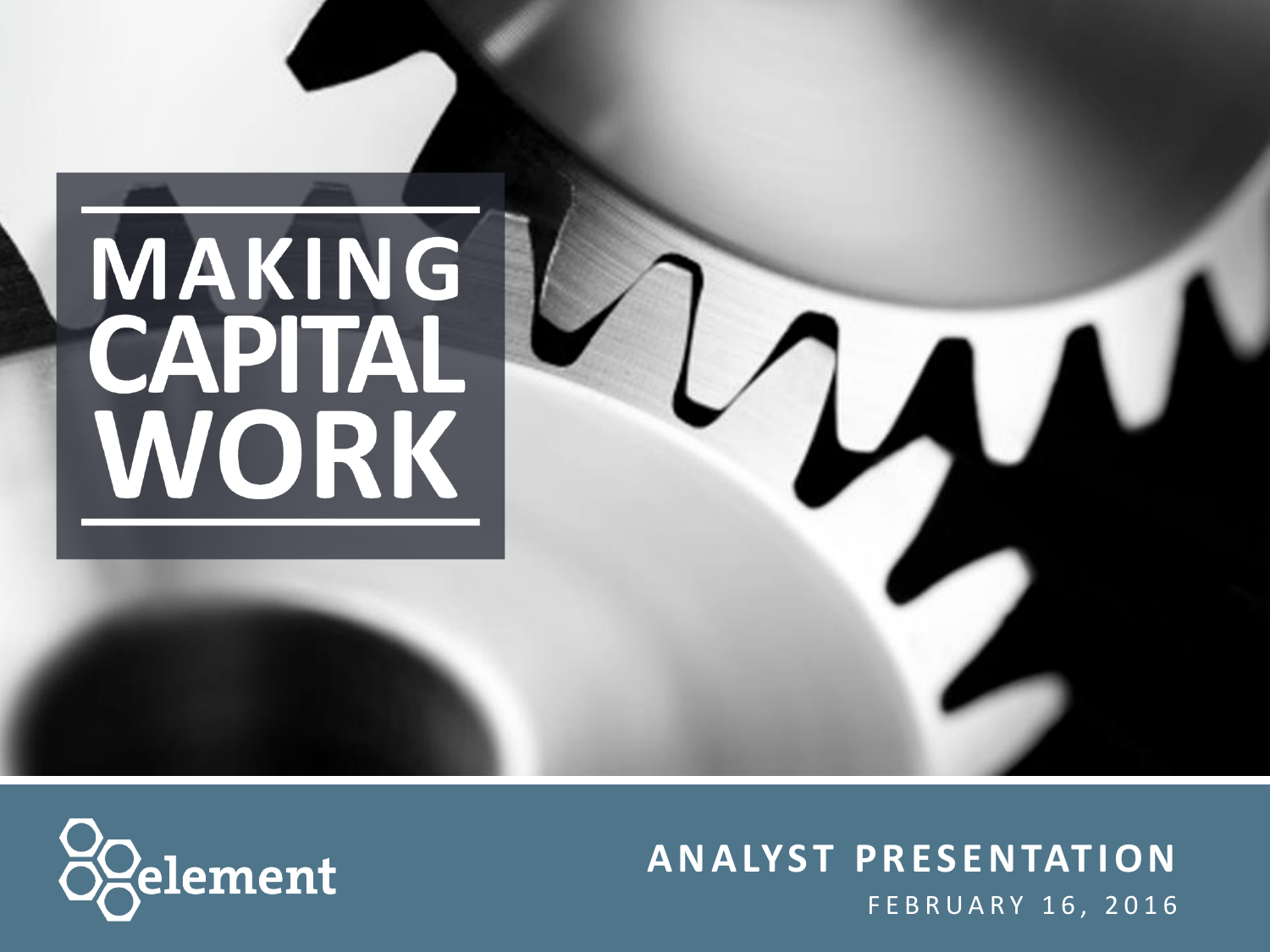Certain information in this presentation is forward-looking and related to anticipated financial performance, events and strategies. When used in this context, words such as "will", "anticipate", "believe", "plan", "intend", "target" and "expect" or similar words suggest future outcomes. Forward-looking statements relate to, among other things, Element Financial Corporation's ("Element") objectives and strategy; future cash flows, financial condition, operating performance, financial ratios, projected asset base and capital expenditures; Element's anticipated dividend policy; anticipated cash needs, capital requirements and need for and cost of additional financing; future assets; demand for services; Element's competitive position; and anticipated trends and challenges in Element's business and the markets in which it operates; and the plans, strategies and objectives of Element for future operations, including with respect to the proposed separation, the expected timetable for completing the separation, the future financial and operating performance of each business, the strategic and competitive advantages of each business and future opportunities for each business.

The forward-looking information and statements contained in this presentation reflect several material factors and expectations and assumptions of Element including, without limitation: that Element will conduct its operations in a manner consistent with its expectations and, where applicable, consistent with past practice; the general continuance of current or, where applicable, assumed industry conditions; the continuance of existing (and in certain circumstances, the implementation of proposed) tax and regulatory regimes; certain cost assumptions; the continued availability of adequate debt and/or equity financing and cash flow to fund its capital and operating requirements as needed; and the extent of its liabilities. Element believes the material factors, expectations and assumptions reflected in the forward-looking information and statements are reasonable but no assurance can be given that these factors, expectations and assumptions will prove to be correct.

By their nature, such forward-looking information and statements are subject to significant risks and uncertainties, which could cause the actual results and experience to be materially different than the anticipated results. Such risks and uncertainties include, but are not limited to, operating performance, regulatory and government decisions, competitive pressures and the ability to retain major customers, rapid technological changes, availability and cost of financing, availability of labour and management resources and the performance of partners, contractors and suppliers, the possibility that the proposed separation will not be consummated with the anticipated time period or at all, including as a result of regulatory, market or other factors, and the potential for disruption to our business in connection with the proposed separation.

Readers are cautioned not to place undue reliance on forward-looking statements as actual results could differ materially from the plans, expectations, estimates or intentions expressed in the forward-looking statements. Except as required by law, Element disclaims any intention and assumes no obligation to update any forward-looking statement, whether as a result of new information, future events or otherwise.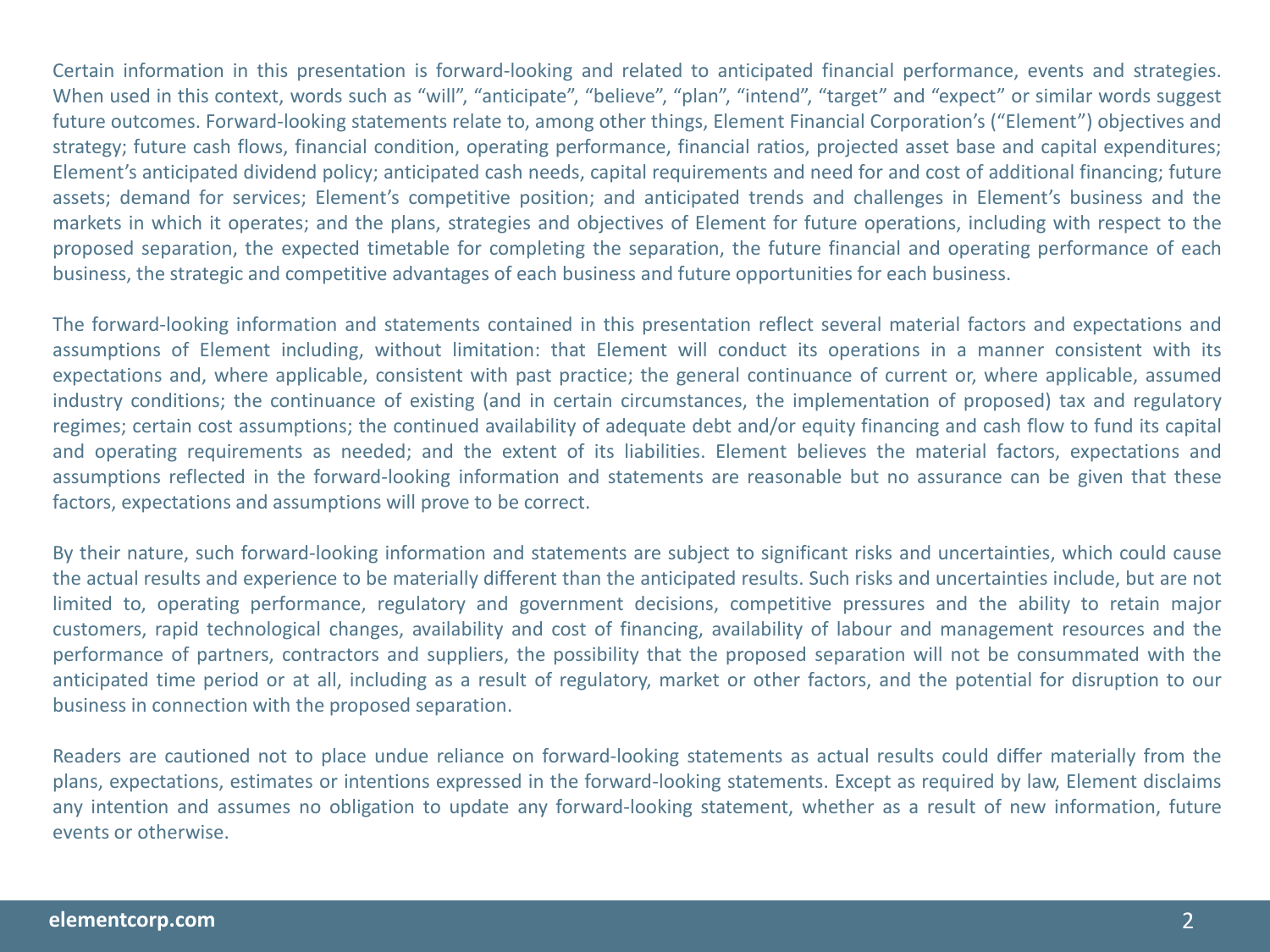# **Overview**

- Strategic review of Element's Canadian Commercial and Vendor Business announced October 2015
- Led to comprehensive review of all of Element's business units to ensure optimal operational and corporate structure for driving shareholder value
	- Fleet management business is under-valued inside larger corporate entity. Stand-alone, it is the world's largest publicly trade fleet management business with stable growth, pristine credit quality and recurring high margin fee income
	- Strategic institutions requested that we create more investment grade yielding funds. This, together with unprecedented opportunities to acquire yielding assets at or below book, led us to accelerate the transition of our commercial finance business to an asset management business with a strong investment grade balance sheet
- Comprehensive strategic review has concluded today with the following announcement
	- Element to be split into two industry leading publicly traded businesses Fleet Management and Commercial Asset Management
	- Fleet Management, led by Brad Nullmeyer, will focus on driving increased services, higher fee revenue and integration savings
	- Commercial Finance ("Commercial Asset Management"), led by Steven Hudson, will continue to transition into an asset manager with the participation of strategic institutional investors while maintaining a strong investment grade balance sheet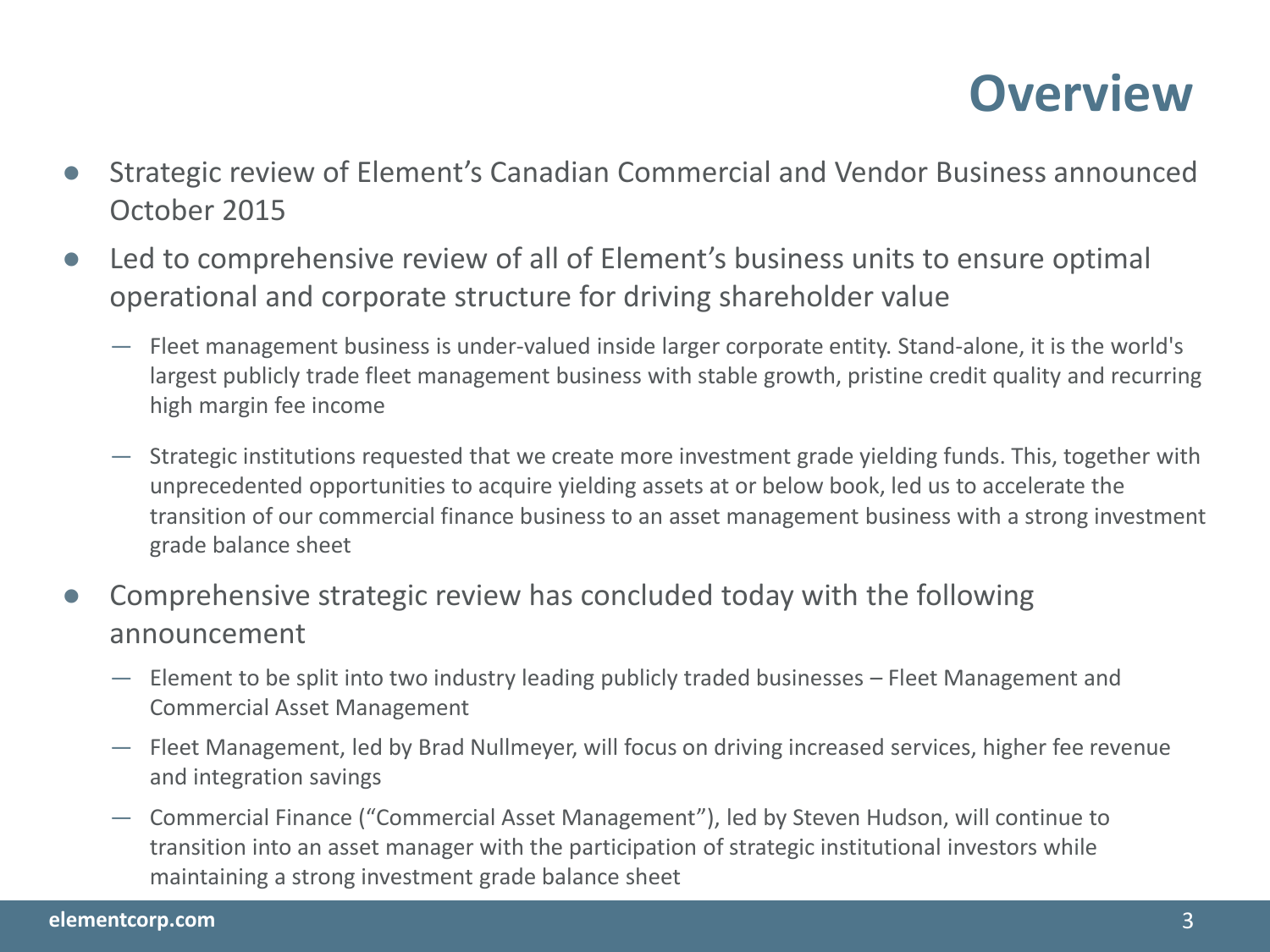# **Strategic Benefits – Why**

### **1. Focused Independent Businesses driven by Proven Executives**

- Each Company will devote 100% of its resources and focus on its core market without distraction
- Fleet Management will relentlessly pursue organic growth opportunities driven by a dominant fee business and integration savings (\$95M+)
- Commercial Asset Management will continue its transition to an asset management model; family of institutional funds within core verticals

## **2. Improved Cost of Capital and Attractive Funding Profiles**

- Fleet Management will pursue increased investment grade credit ratings and benefit from the associated cost-ofcapital advantages enjoyed by other fleet companies
- Commercial Asset Management will continue its transition to an asset management business that will result in modest funding requirements with the vast majority of liquidity needs met by its institutional Funds

## **3. Proven Access to Optimal Funding**

- Fleet Management through its proven funding program ("Chesapeake Funding II") and its balance sheet
- Commercial Asset Management through its Family of Funds and its balance sheet

### **4. Compelling Investment Thesis**

- Fleet Management with stable growth, pristine credit quality, high fee income and robust funding program
- Commercial Asset Management with significant growth profile, management fees and institutional investor support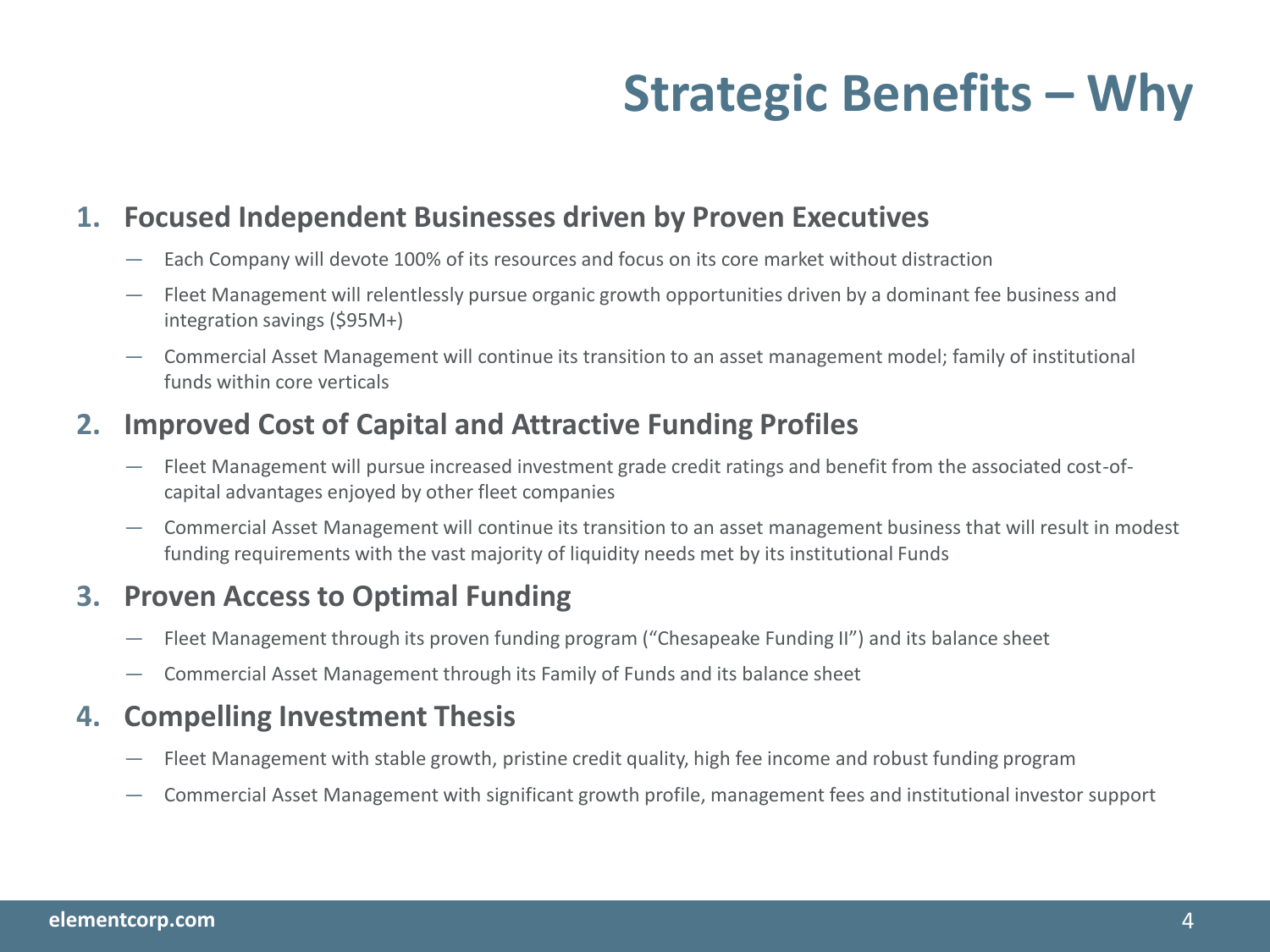# **Strategic Benefits – What**

|                                                       | <b>ELEMENT</b><br><b>FINANCIAL</b><br>(Current Business)                                            | <b>ELEMENT</b><br><b>FLEET</b><br><b>MANAGEMENT</b>                                                                                                                                          | <b>ELEMENT</b><br><b>COMMERCIAL ASSET</b><br><b>MANAGEMENT</b>                                                                                                      |
|-------------------------------------------------------|-----------------------------------------------------------------------------------------------------|----------------------------------------------------------------------------------------------------------------------------------------------------------------------------------------------|---------------------------------------------------------------------------------------------------------------------------------------------------------------------|
| 1. Focused and Independent<br><b>Businesses</b>       | <b>Commercial Lending Business</b><br>$\bullet$                                                     | <b>Operating Business</b><br>$\bullet$<br>Service/Fee Revenue<br>Target > 50% fee Revenue<br>IT driven                                                                                       | <b>Fund Management Business</b><br>$\bullet$<br>- Investors Requirement for<br>Investment Grade Yield<br>- Currently 30+ Investors                                  |
| <b>Improved Cost of Capital</b><br>2.<br>and Leverage | BBB+/BBB<br>$\bullet$<br>6:1<br>$\bullet$                                                           | $\bullet$ A<br>•7.5:1                                                                                                                                                                        | BBB+/BBB<br>$20:1*$                                                                                                                                                 |
| <b>Proven Access to Optimal</b><br>3.<br><b>Funds</b> | Investment grade funds and<br>funding<br>\$6B+ liquidity<br>$\bullet$                               | AAA funding<br>$\bullet$<br>Investment grade balance<br>$\bullet$<br>sheet with strong demand<br>from ABS institutional<br>investors<br>Available liquidity of \$4.8<br>$\bullet$<br>billion | Family of committed funds<br>Investment grade balance<br>sheet with strong demand<br>from ABS institutional<br>investors<br>Available liquidity of \$1.4<br>billion |
| 4. Compelling Investment<br><b>Thesis</b>             | Pre-tax Tangible ROE 22%<br>$\bullet$<br>2016 P/E 8.7x<br>$\bullet$<br>\$1.61 2016 EPS<br>$\bullet$ | Pre-tax Tangible ROE >30%<br>2016 P/E 15x<br>$\bullet$<br>• $\approx$ \$1.20 to \$1.30 2016 EPS                                                                                              | Pre-tax Tangible ROE >30%<br>2016 P/E 16x<br>~\$0.35 to \$0.40 2016 EPS                                                                                             |

\* Effective leverage: investment by the manager in institutional funds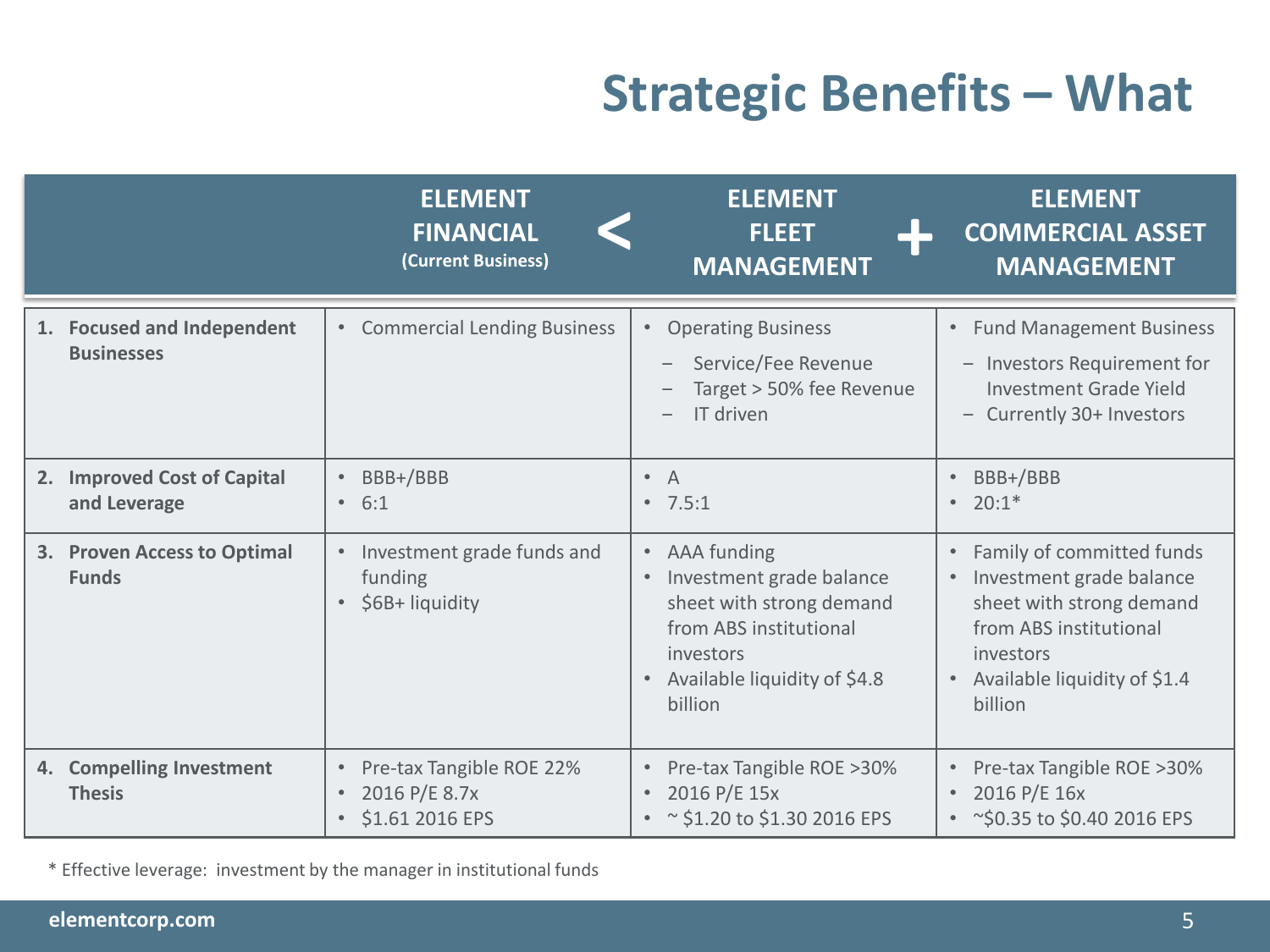# **Business Structure**

#### ● **Structure**

- Most efficient and cost effective
- Intended to be tax neutral to existing shareholders

#### ● **Fleet Management**

- U.S., CDN., ANZ and Mexican Fleet Businesses
- Retain existing Rail Business as a static portfolio investment to enhance pre-tax cash flow
- Rail assets to represent approximately 10% of Fleet assets; managed by Element Commercial Asset Management

#### **Commercial Asset Management**

- U.S. and CDN. C&V Businesses along with Rail and Aviation Asset Management
- Continued transition from asset owner to asset manager
- Aviation Finance repositioned with sole focus on Aviation Funds
	- Funds require ~5% equity vs 35% equity for on-balance sheet aviation transactions
	- Pre-tax Fund ROE exceeds 30% vs. on-balance sheet < 10%
	- ECAF Funds to grow; 2 additional funds in 2016/2017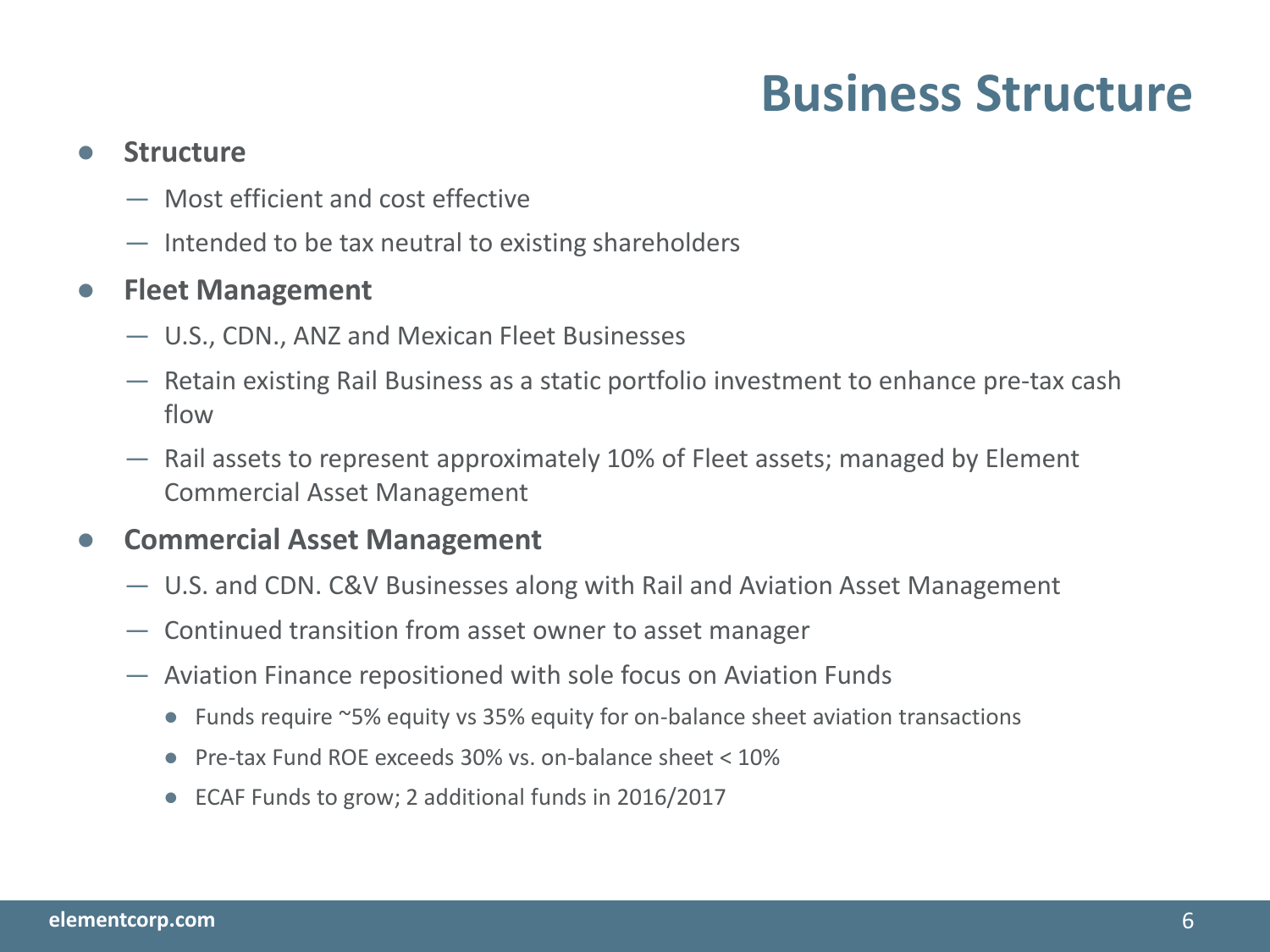# **Business Structure**

Two publicly traded companies listed on the TSX: Element Fleet and Element Commercial Finance  $\rightarrow$  Element Asset Management

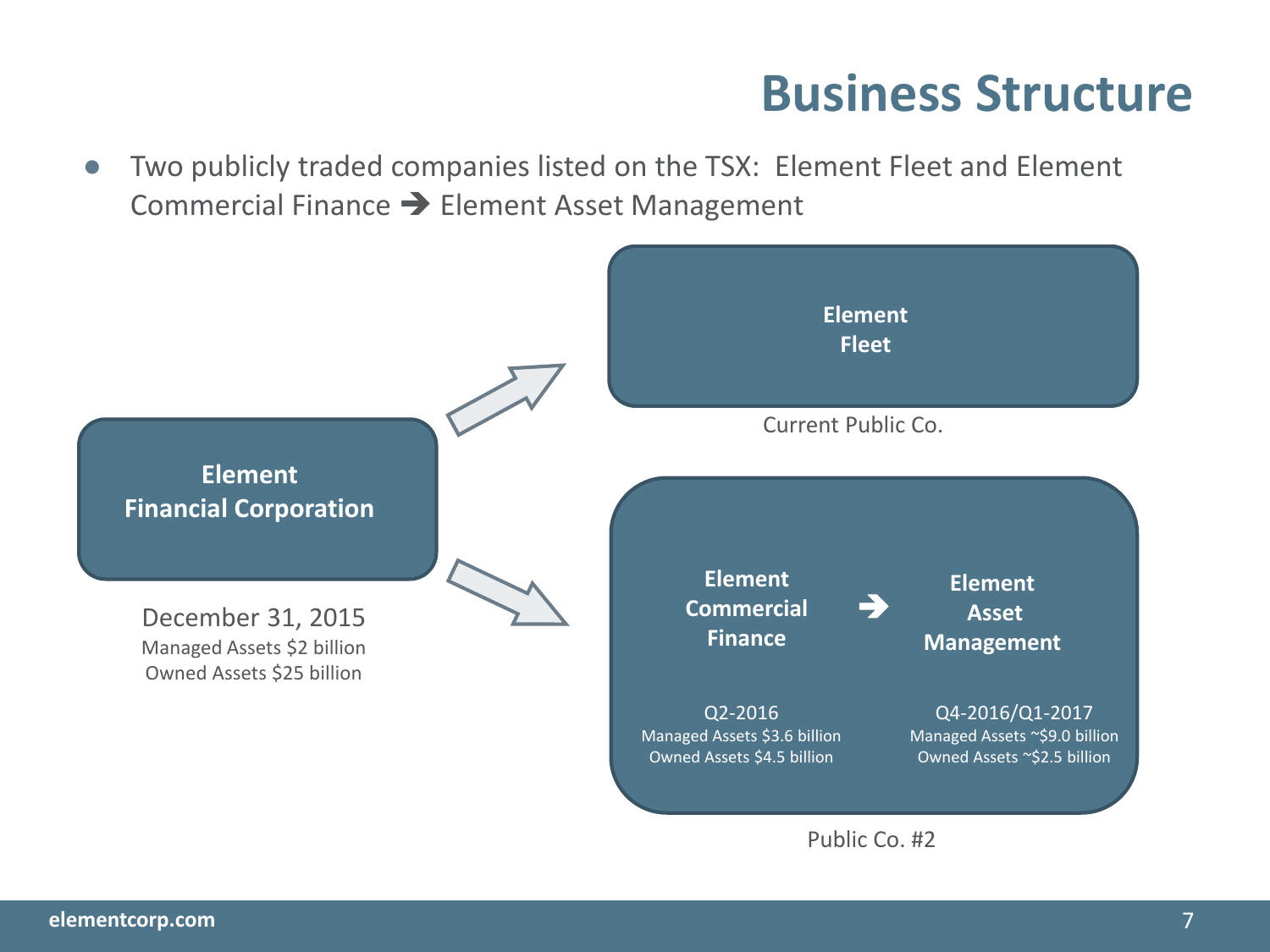# **Element Asset Management**



- ~C\$9.0B in Managed Assets by Year-End (See ECAF I Summary in Appendix)
- High Quality Portfolios
	- ‒ Arrears at 16 bps of portfolio at December 31, 2015 (30 bps as at December 31, 2014)
	- ‒ Net losses for 2015 represents 10 bps of average assets (12 bps for fiscal 2014)
	- ‒ Minimal oil and gas (8%, with 75% investment grade)
	- ‒ Diversified and seasonal portfolio driven by 20+ years of operating history
- (1) Close by Q2 2016
- (2) Close by Q4 2016/Q1 2017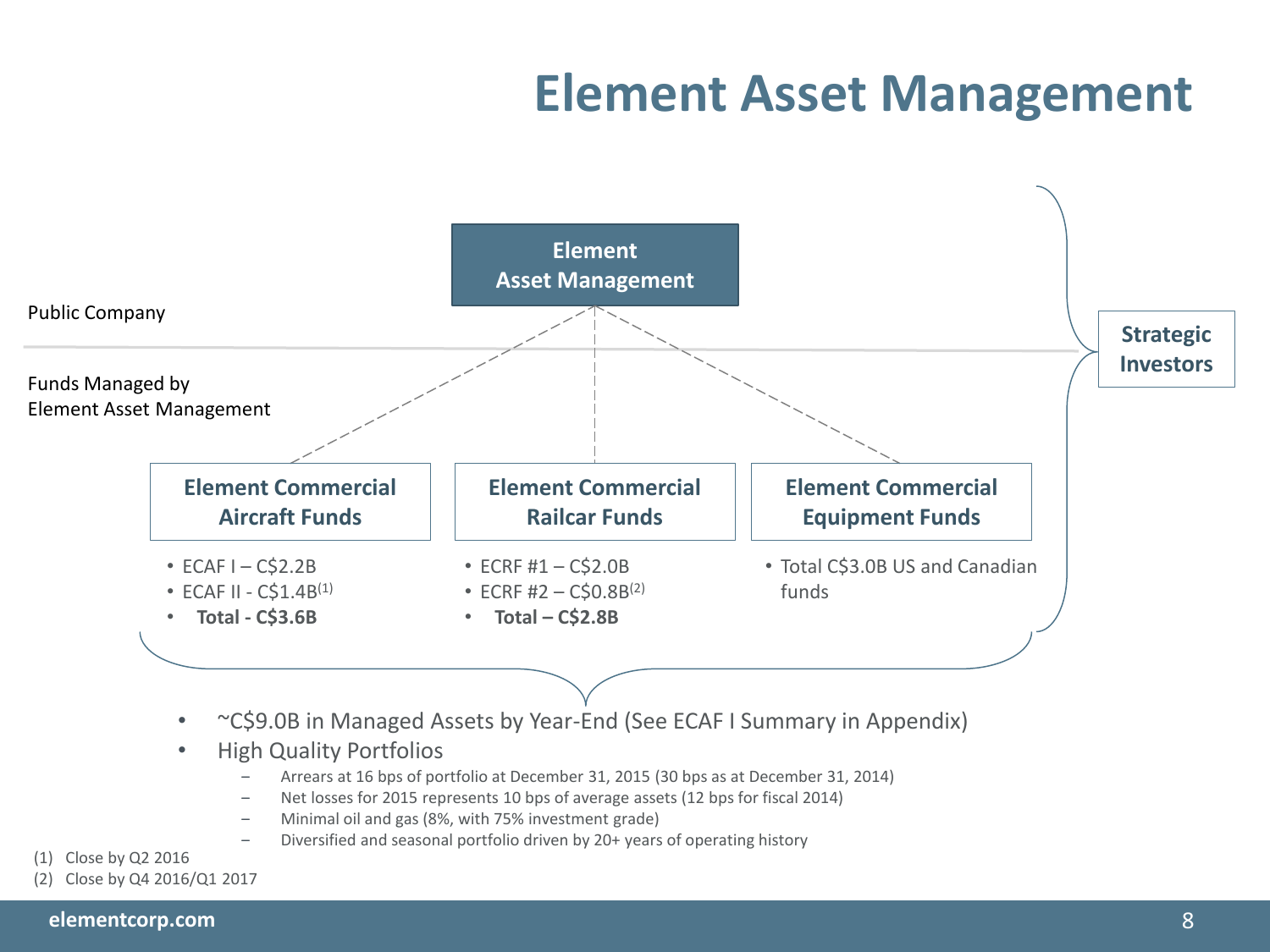# **Transaction Overview/Timeline**



#### **Fleet Management Commercial Asset Management**



 $\checkmark$  Total Owned and Managed assets: \$7.0 billion

 $\checkmark$  Well established track record with leading equipment

 $\checkmark$  Knowledge of and ability to originate quality assets  $\checkmark$  Compelling organic and acquisition growth opportunities  $\checkmark$  State of the art commercial asset management platform  $\checkmark$  Established financing platform and strong funding relationships  $\checkmark$  Build on success of ECAF Fund to grow family of funds

 $\checkmark$  Investment grade funding and balance sheet

Employees: ~200

 $\checkmark$  To be led by Steven Hudson

manufacturers and operators

Key metrics / markets

key metrics

Investment highlights

investment highlights

- $\checkmark$  Total Finance Assets: \$19.5 billion (Fleet \$17.5 billion, Rail \$2.0 billion)
- $\checkmark$  Employees: ~2,600
- $\checkmark$  To be led by Bradley Nullmeyer
- World's largest publicly traded fleet management company
- $\checkmark$  Leading market position in North America, Australia & New Zealand
- $\sqrt{ }$  ~77 percent US portfolio
- $\checkmark$  Global partnership with BNP-Arval
- $\checkmark$  Investment grade client base with high retention rate
- $\checkmark$  Targeting > 50% service revenue
- $\checkmark$  Strong and consistent free cash flow
- $\checkmark$  Leading fleet management technology platform
- $\checkmark$  Investment grade funding and balance sheet

#### **Transaction Structure**

- Separation into two strong, independent, publicly traded companies
- To be completed before the end of 2016 (expected

by end of Q3 2016)

- **Timing <b>Key Steps to Completion Closing Conditions** 
	- Finalize transaction structure, capital structures, standalone financials, operating agreements
- 
- Subject to final approval by Element Board of Directors, and customary third party approvals

• Intended to be tax-free to Element shareholders

Investment highlights

Investment highlights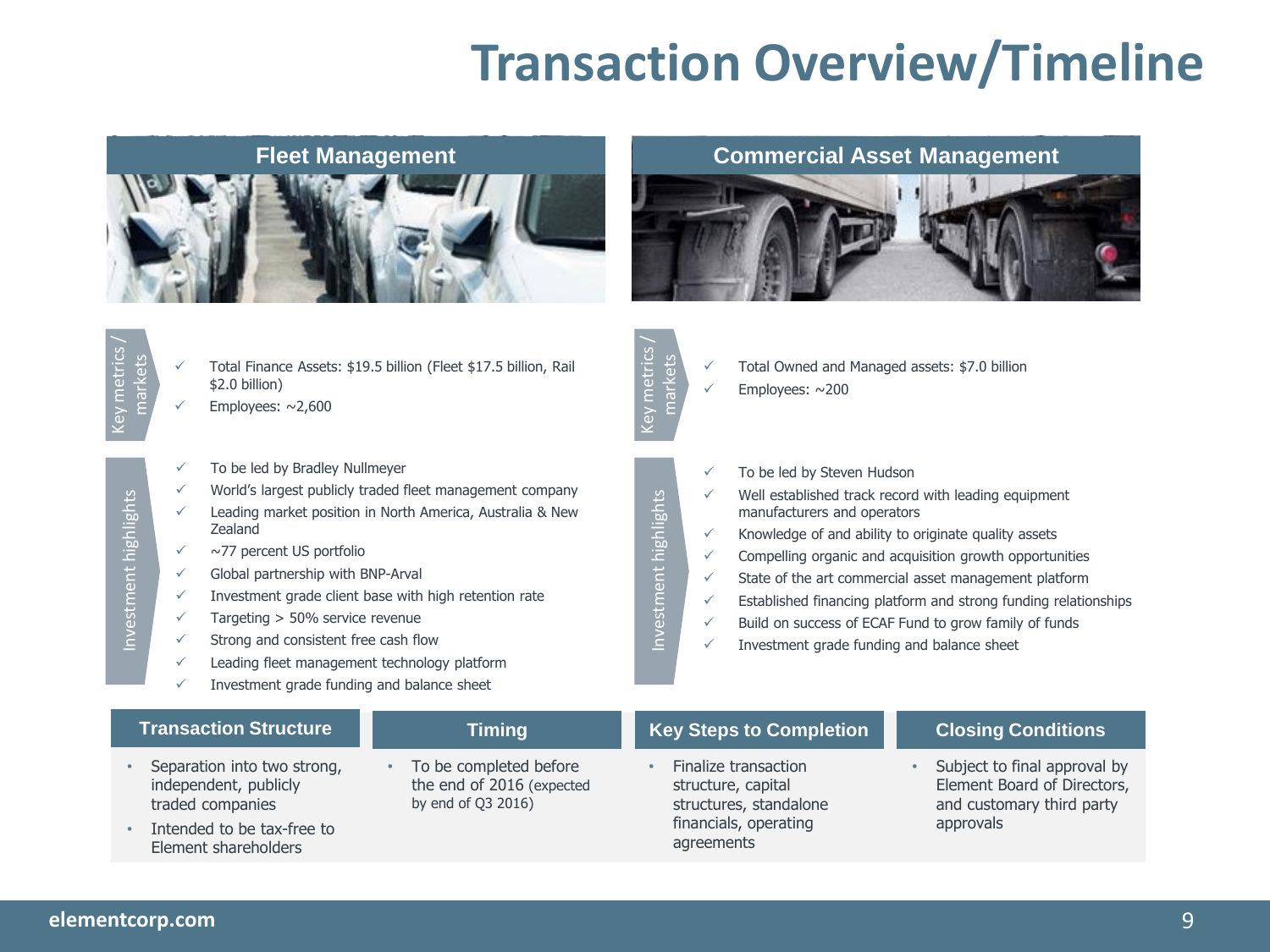# **Conclusion**

- Separation of Fleet Management and Commercial Finance will drive long term shareholder value
	- Two distinct businesses with unique growth opportunities, operating efficiencies and improved cost of capital
	- Fleet Management with stable growth, high fee income and proven access to AAA funding
	- Commercial Finance with significant growth profile, management fees and institutional investor funds
- Both businesses to benefit from proven access to optimal funding
	- Investment grade balance sheets and funding arrangements
	- Robust funding vehicles
	- Lower cost of capital and improved leverage
- Management is committed to ensuring that the separation is completed successfully, expeditiously and in a tax efficient manner
	- No disruptions to either Fleet Management or Commercial Finance
	- Business as usual with \$6B+ in committed funding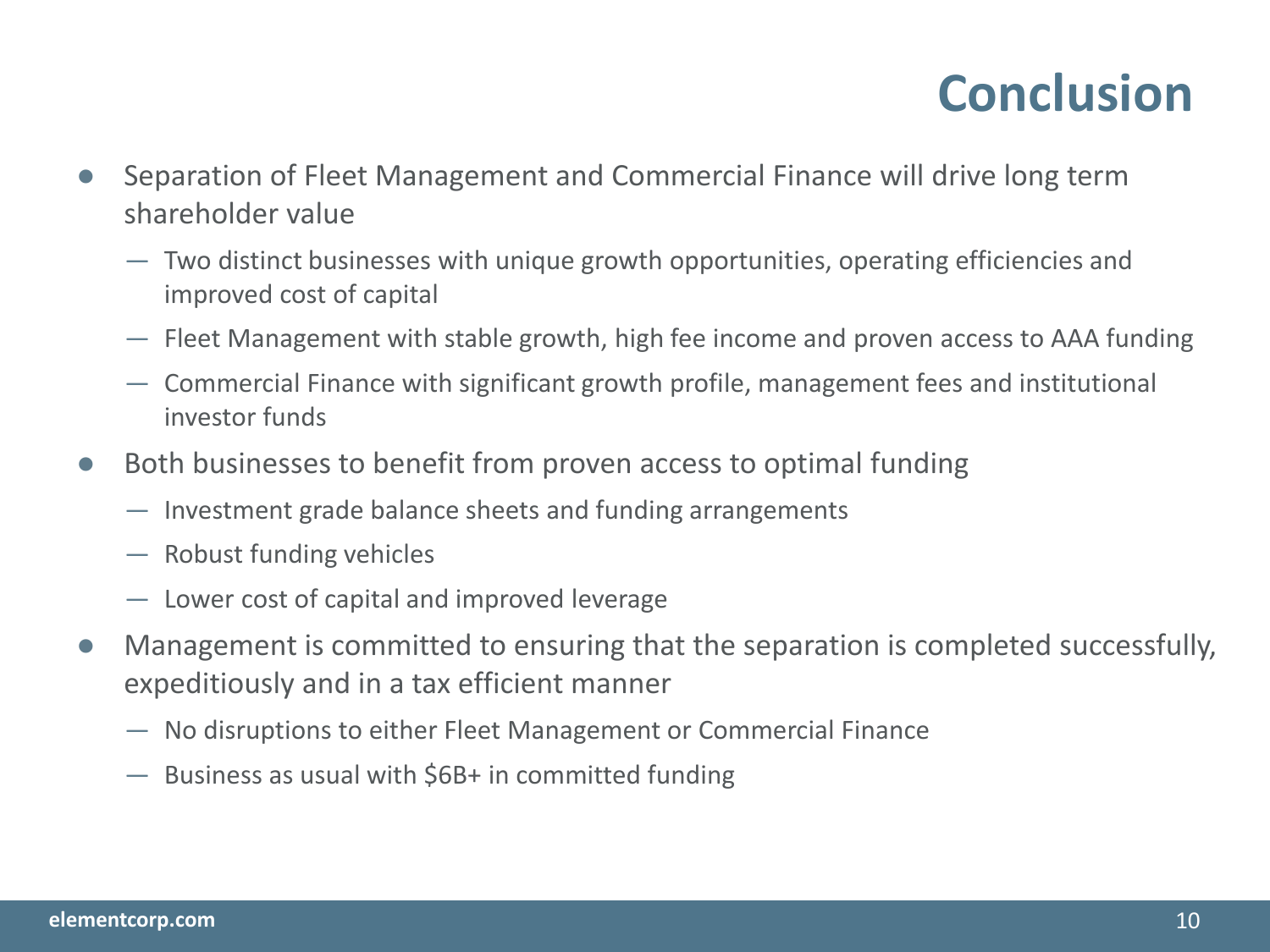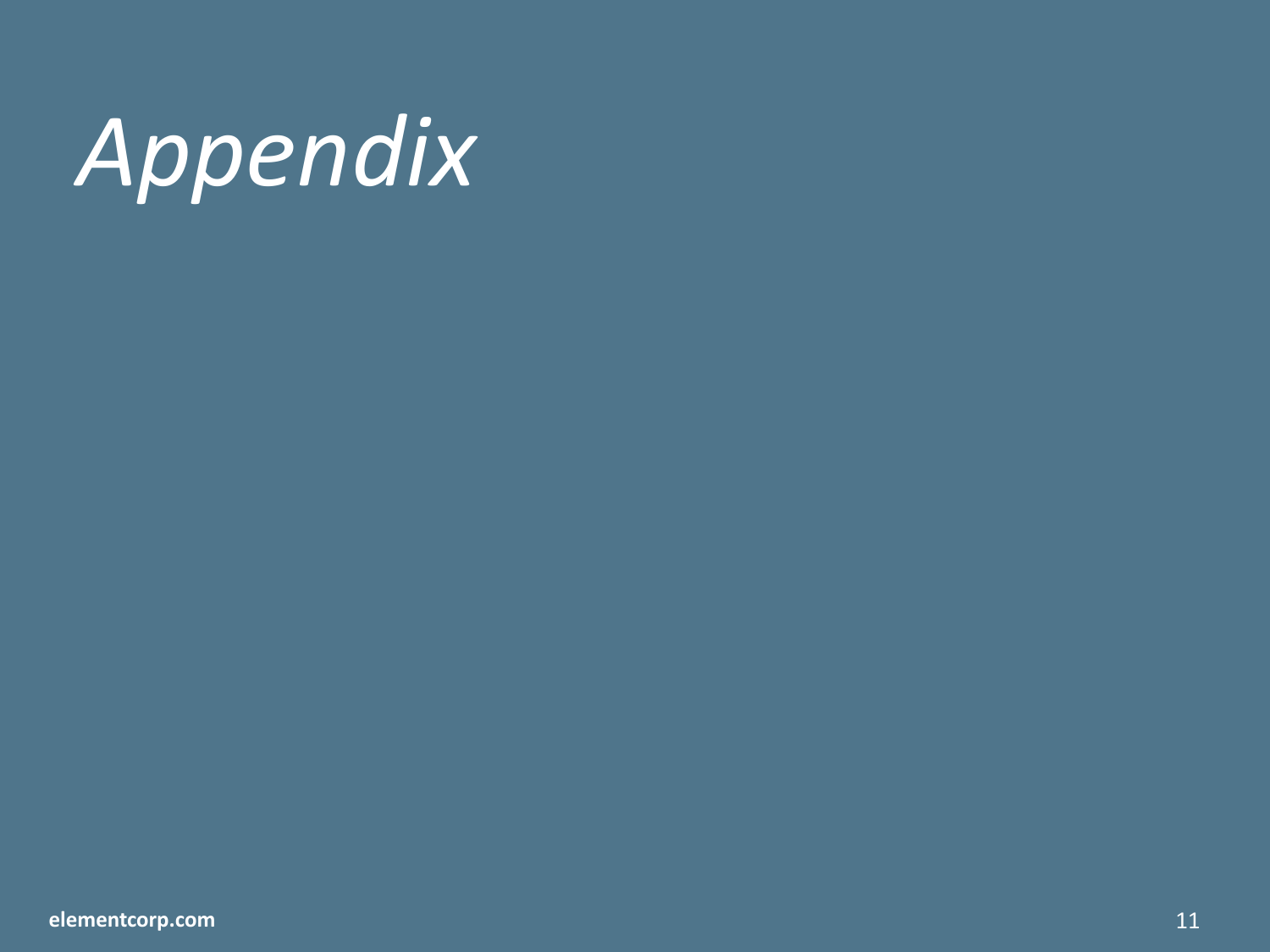# **ECAF I Fund Structure**

ECAF I Ltd is Element's first commercial aircraft fund. Element structured the fund and arranged the syndication of both the debt and equity to third-party institutional investors. Element acts as the manager on behalf of institutional investors.



\* Weighted average cost of debt of 4.69%